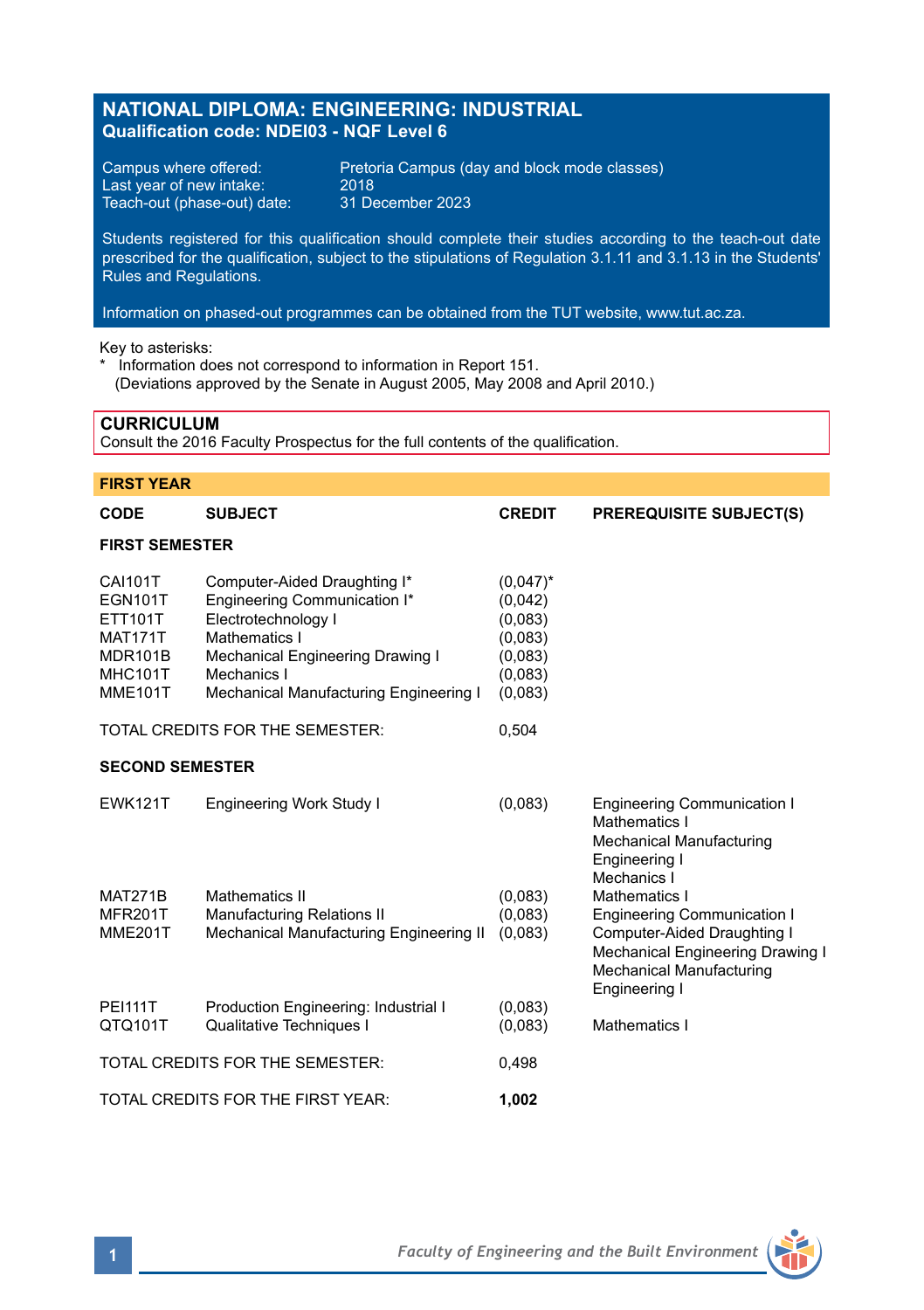# **SECOND YEAR CODE SUBJECT CREDIT PREREQUISITE SUBJECT(S)**

## **FIRST SEMESTER**

| CSG201T<br><b>EWK221T</b><br><b>FLM201T</b> | Costing II<br>Engineering Work Study II<br>Facility Layout and Materials Handling II                 | (0,083)<br>(0,083)<br>(0,083) | Engineering Work Study I<br><b>Engineering Work Study I</b><br>Production Engineering:                                        |
|---------------------------------------------|------------------------------------------------------------------------------------------------------|-------------------------------|-------------------------------------------------------------------------------------------------------------------------------|
| <b>MAT351T</b><br><b>PEI211T</b>            | Mathematics III<br>Production Engineering: Industrial II                                             | (0,083)<br>(0,083)            | Industrial I<br><b>Mathematics II</b><br>Mechanical Manufacturing<br>Engineering I<br>Production Engineering:<br>Industrial I |
| QAS201T                                     | <b>Quality Assurance II</b>                                                                          | (0,083)                       | Qualitative Techniques I                                                                                                      |
| TOTAL CREDITS FOR THE SEMESTER:             |                                                                                                      | 0,498                         |                                                                                                                               |
| <b>SECOND SEMESTER</b>                      |                                                                                                      |                               |                                                                                                                               |
| ATM301B                                     | Automation III                                                                                       | $(0.085)^*$                   | Mechanical Manufacturing                                                                                                      |
| <b>EWK321T</b><br><b>IAC321T</b><br>IED201T | Engineering Work Study III<br>Industrial Accounting III<br>Industrial Engineering Systems Design II* | (0,083)<br>(0,083)<br>(0,083) | <b>Engineering II</b><br><b>Engineering Work Study II</b><br>Costing II<br><b>Engineering Communication I</b>                 |
| ILE301T<br>ORS321T                          | Industrial Leadership III<br><b>Operational Research III</b>                                         | (0,083)<br>(0,083)            | Mechanics I<br><b>Manufacturing Relations II</b><br>Production Engineering:<br>Industrial II                                  |
| TOTAL CREDITS FOR THE SEMESTER:             |                                                                                                      | 0.500                         |                                                                                                                               |
| TOTAL CREDITS FOR THE SECOND YEAR:          |                                                                                                      | 0,998                         |                                                                                                                               |

**THIRD YEAR**

| $\blacksquare$                       |                                 |               |                                |  |  |
|--------------------------------------|---------------------------------|---------------|--------------------------------|--|--|
| <b>CODE</b>                          | <b>SUBJECT</b>                  | <b>CREDIT</b> | <b>PREREQUISITE SUBJECT(S)</b> |  |  |
| <b>FIRST SEMESTER</b>                |                                 |               |                                |  |  |
| EXP1IEN                              | Work-Integrated Learning I      | (0,500)       |                                |  |  |
|                                      | TOTAL CREDITS FOR THE SEMESTER: | 0.500         |                                |  |  |
| <b>SECOND SEMESTER</b>               |                                 |               |                                |  |  |
| EXP2IEN                              | Work-Integrated Learning II     | (0,500)       | Work-Integrated Learning I     |  |  |
| TOTAL CREDITS FOR THE SEMESTER:      |                                 | 0.500         |                                |  |  |
| TOTAL CREDITS FOR THE THIRD YEAR:    |                                 | 1.000         |                                |  |  |
| TOTAL CREDITS FOR THE QUALIFICATION: |                                 | 3.000         |                                |  |  |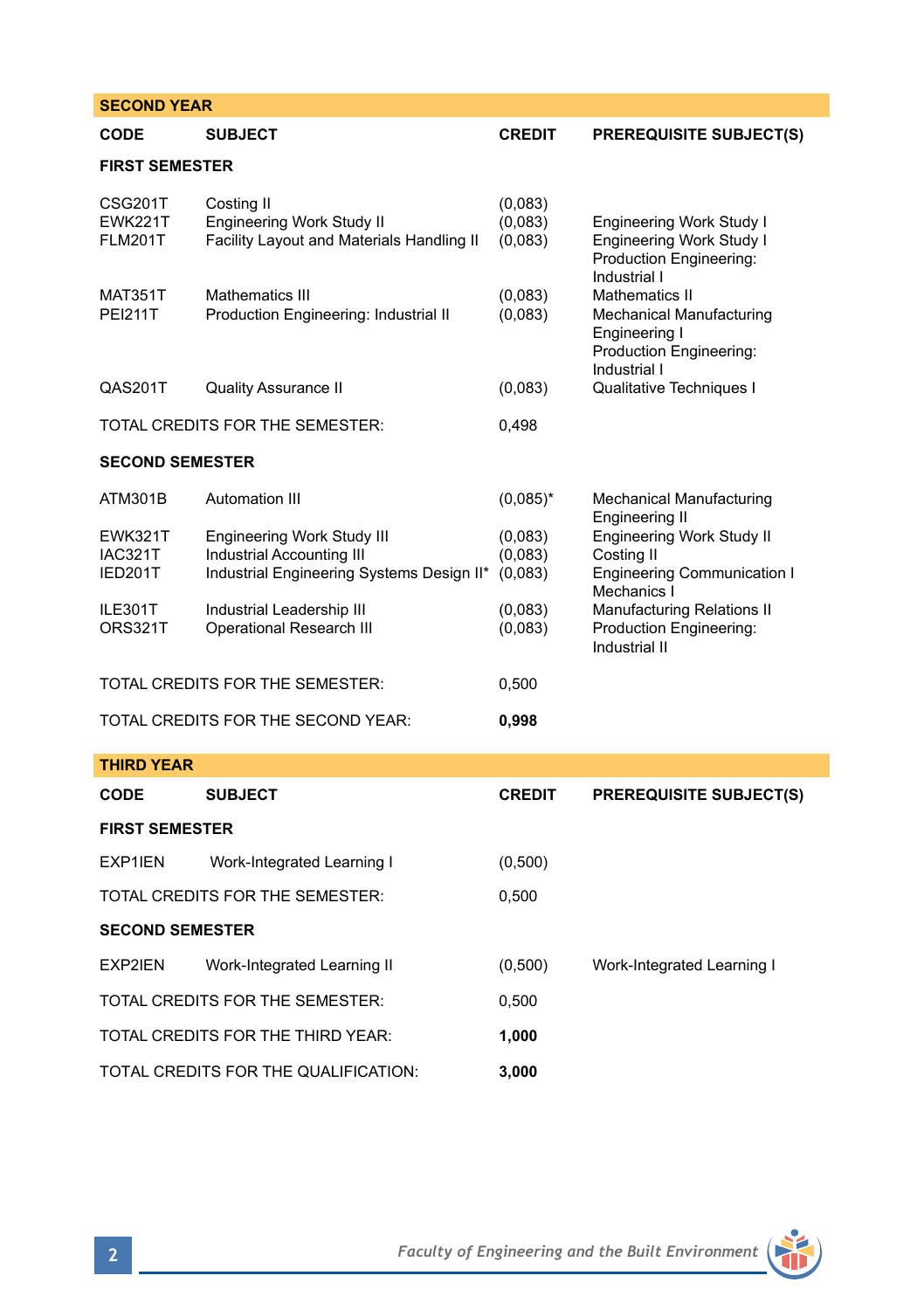# **SUBJECT INFORMATION (OVERVIEW OF SYLLABUS)**

The syllabus content is subject to change to accommodate industry changes. Please note that a more detailed syllabus is available at the Department or in the study guide that is applicable to a particular subject. At time of publication, the syllabus content was defined as follows:

## **A**

#### **AUTOMATION III (ATM301B) 1 X 3-HOUR PAPER** *(Subject custodian: Department of Industrial Engineering)*

Challenges in the Manufacturing Environment. Automation concept. Control systems. Numerical control systems. Robotics systems. Material handling systems. Flexible manufacturing systems. Pneumatics. Electropneumatics. (Total tuition time: ± 68 hours)

## **C**

## **COMPUTER-AIDED DRAUGHTING I (CAI101T) CONTINUOUS ASSESSMENT**

*(Subject custodian: Department of Mechanical and Mechatronics Engineering)* Introduction to computer-aided design (CAD), various software application packages, component and assembly modeling. Students operate CAD software in order to produce three-dimensional models, providing a basis for more advanced CAD applications and compound drawings. (Total tuition time: ± 80 hours)

## **COSTING II (CSG201T) 1 X 3-HOUR PAPER**

### *(Subject custodian: Department of Managerial Accounting and Finance)*

Basic methods and a group of selected techniques of cost accounting for application in the business environment. The subject consists of two modules. (Total tuition time:  $\pm$  68 hours)

## **E**

## **ELECTROTECHNOLOGY I (ETT101T) 1 X 3-HOUR PAPER**

### *(Subject custodian: Department of Electrical Engineering)*

The correct use of SI units and their applications. Construction and care of batteries. WS theory and different measuring instruments. The influence of magnetic lines, the application and use of magnetic fields, inductance and the factors that influence it. Capacitors and their functioning. (Total tuition time: ± 70 hours)

## **ENGINEERING COMMUNICATION I (EGN101T) CONTINUOUS ASSESSMENT**

### *(Subject custodian: Department of Applied Languages)*

Communication theory, non-verbal communication (body language). Oral presentations, interviews, developing leadership and participation skills. Technical reports and correspondence. (Total tuition time: ± 68 hours)

## **ENGINEERING WORK STUDY I (EWK121T) 1 X 3-HOUR PAPER**

## *(Subject custodian: Department of Industrial Engineering)*

Introduction to work study. Productivity and work study. Choice of method study techniques. Use of method study techniques. Work measurement (time studies). Human factors (and work study work). Ergonomics (an introduction). Working conditions and work environment. Jigs and clamps (an introduction). Computer applications. (Total tuition time:  $\pm$  68 hours)

# **ENGINEERING WORK STUDY II (EWK221T) 1 X 3-HOUR PAPER**

## *(Subject custodian: Department of Industrial Engineering)*

Work measurement (advanced). Predetermined time systems. Standard data. Activity sampling. Analytical and comparative estimation. Ergonomics (advanced). Work study applied in the administration function. Work improvement (advanced). (Total tuition time: ± 68 hours)

# **ENGINEERING WORK STUDY III (EWK321T) 1 X 3-HOUR PAPER**

*(Subject custodian: Department of Industrial Engineering)*

Performance improvement programs. Productivity improvement, Objective Matrix, South African Excellence Model. Systems analyses and design for management. (Total tuition time: ± 68 hours)

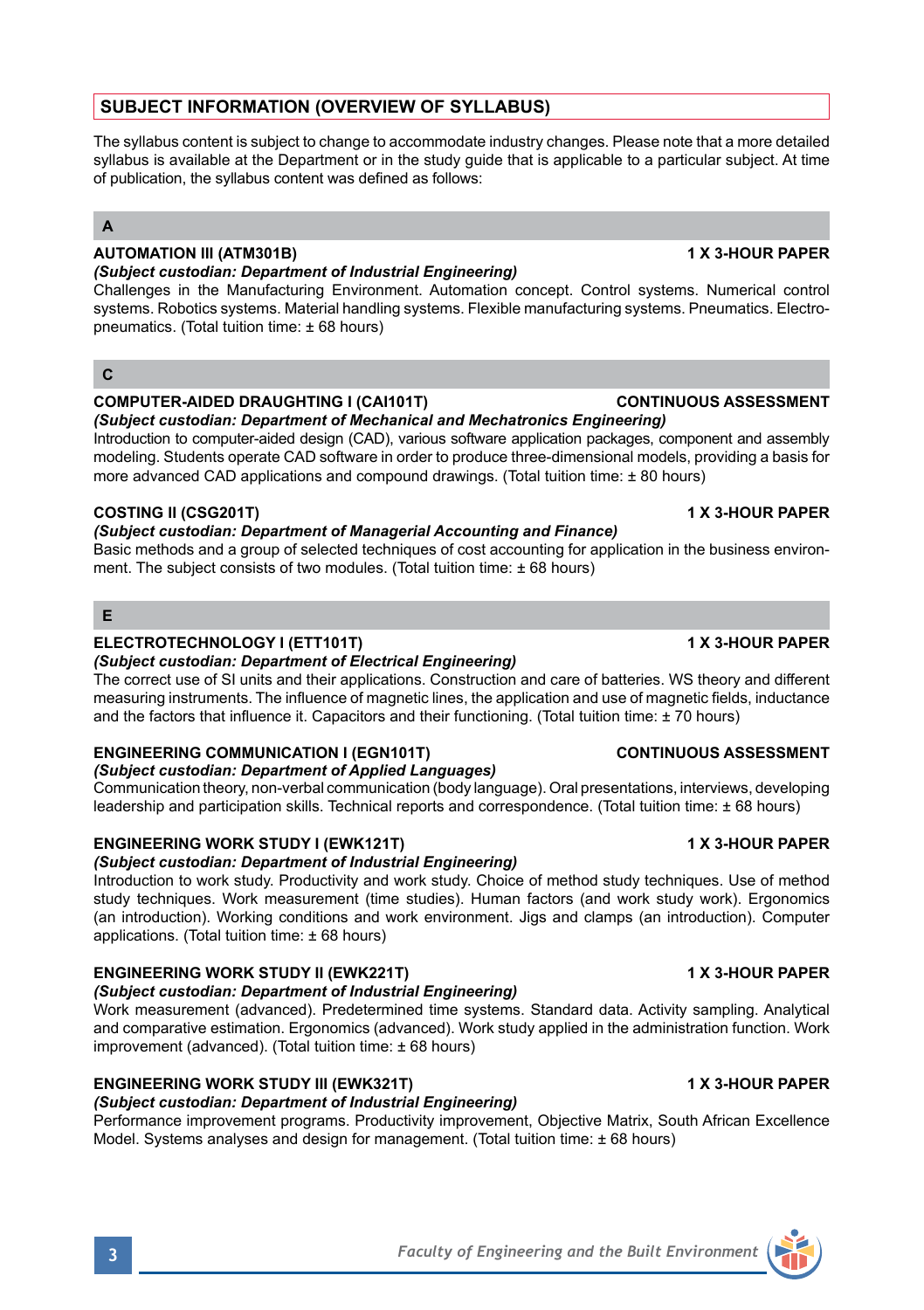**I**

### **FACILITY LAYOUT AND MATERIALS HANDLING II (FLM201T) 1 X 3-HOUR PAPER** *(Subject custodian: Department of Industrial Engineering)*

Introduction. Strategic facilities planning. Product. Process and schedule design. Activity relationships and space requirements. Personnel requirements. Handling of materials. Facility layout. Computer-supported layout. Receiving and shipping. Storage and warehousing. Manufacturing. Office planning. Facility services. Non-manufacturing applications. Evaluating and selecting a facilities plan. Preparing and selling the facilities plan. Implementing and maintaining the facilities plan. (Total tuition time: ± 68 hours)

# **INDUSTRIAL ACCOUNTING III (IAC321T) 1 X 3-HOUR PAPER**

*(Subject custodian: Department of Accounting)*

Introduction to financial management. Financial analysis, planning and control. Working capital management. Investment decisions. Computer applications. (Total tuition time: ± 68 hours)

#### **INDUSTRIAL ENGINEERING SYSTEMS DESIGN II (IED201T) 1 X 3-HOUR PAPER** *(Subject custodian: Department of Industrial Engineering)*

Introduction to systems engineering, the systems design process from conceptual to detail design, models for economic evaluations, design for operational feasibility with emphasis on reliability and maintainability. (Total tuition time: ± 68 hours)

## **INDUSTRIAL LEADERSHIP III (ILE301T) 1 X 3-HOUR PAPER**

*(Subject custodian: Department of Management and Entrepreneurship)*

Leaders and management. Management planning, organising, leading and control. (Total tuition time: ± 68 hours)

### **M**

## **MANUFACTURING RELATIONS II (MFR201T) 1 X 3-HOUR PAPER**

*(Subject custodian: Department of People Management and Development)* Introduction to human behaviour. Introduction to human resources management. Job evaluation, human

resources planning and recruitment. Selection and induction. Individual and organisational development. Performance management. Compensation, integration, maintenance, retirement. (Total tuition time: ± 68 hours)

## **MATHEMATICS I (MAT171T) 1 X 3-HOUR PAPER**

## *(Subject custodian: Department of Mathematics and Statistics)*

Basic mathematics. Differentiation. Integration. Matrices and determinants. Vectors. Data handling. Complex numbers or mensuration. (Total tuition time: ± 60 hours)

## **MATHEMATICS II (MAT271B) 1 X 3-HOUR PAPER**

## *(Subject custodian: Department of Mathematics and Statistics)*

Revision of differentiation. Differentiation of functions with more than one variable. Further integration. Numerical methods. First-order ordinary differential equations. Matrices (Gauss elimination). (Total tuition time:  $\pm 60$  hours)

## **MATHEMATICS III (MAT351T) 1 X 3-HOUR PAPER**

### *(Subject custodian: Department of Mathematics and Statistics)*

First-order differential equations. Higher-order differential equations. Basic mathematical modelling. Laplace transforms. Systems of differential equations. Numerical solutions of differential equations. Fourier Series. (Total tuition time: ± 70 hours)

# **MECHANICAL ENGINEERING DRAWING I (MDR101B) CONTINUOUS ASSESSMENT**

*(Subject custodian: Department of Mechanical and Mechatronics Engineering)* Printing, freehand sketches. Construction of scales, ellipse, square screw thread. Isometric drawing. Oblique drawings. Development of pipes. Curve of interpenetration of T-ends and pipe connections. Projections of prisms and pyramids. Drawing language; for example, of machining symbols. First-angle and third-angle orthographic projection drawings of single objects, assembly drawings and detail drawings. (Total tuition time:  $\pm$  68 hours)

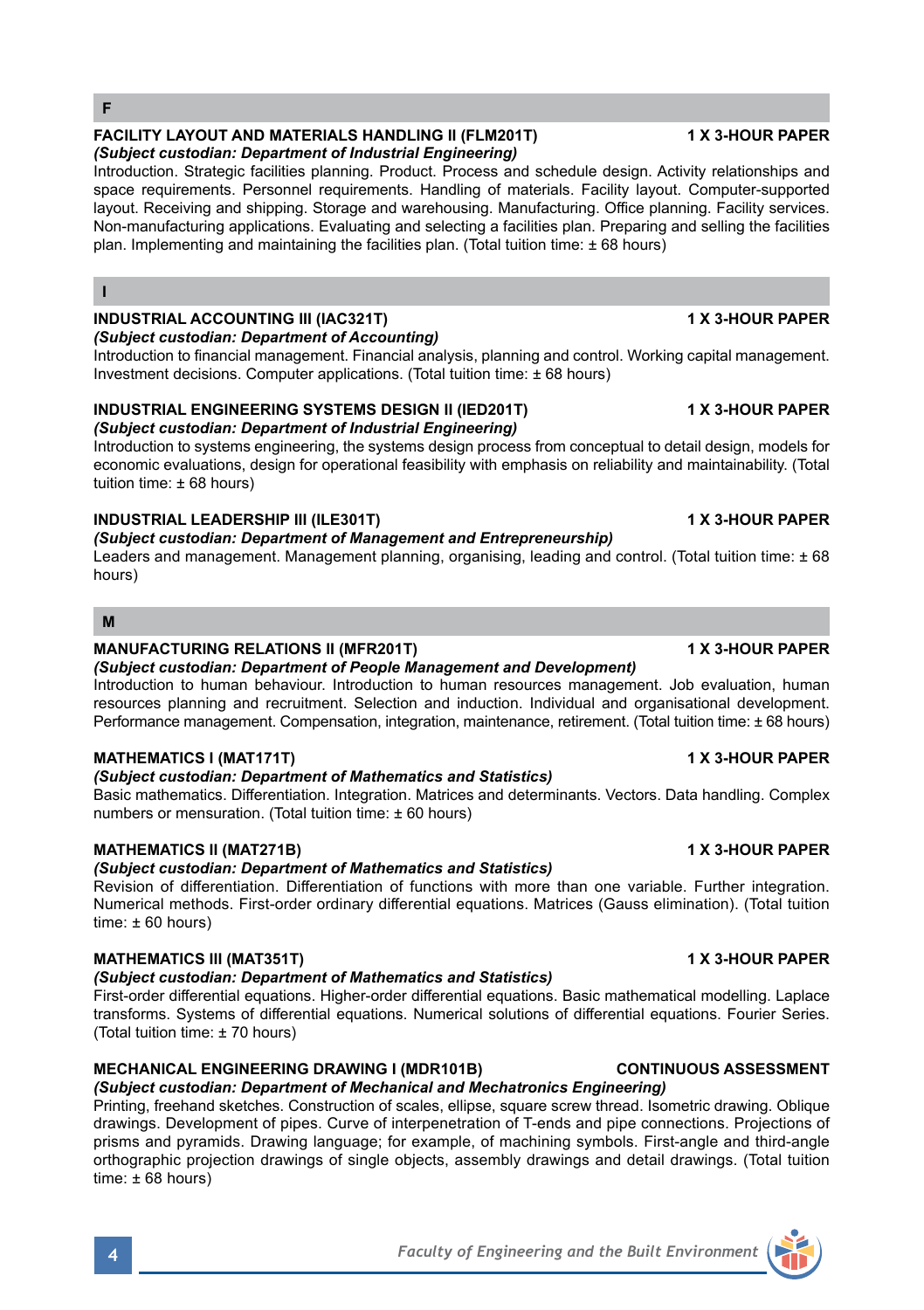### **MECHANICAL MANUFACTURING ENGINEERING I (MME101T) 1 X 3-HOUR PAPER**

*(Subject custodian: Department of Mechanical and Mechatronics Engineering)* Safety and safety legislation. Identification and application of various types of steel. Heat treatment of steel. Hand and machine tools. Metal cutting and machining. Alloy metals. Casting processes. Welding. (Total tuition  $time: ± 68 hours$ 

### **MECHANICAL MANUFACTURING ENGINEERING II (MME201T) 1 X 3-HOUR PAPER**

*(Subject custodian: Department of Mechanical and Mechatronics Engineering)* Measurement. Operative practical testing. Quality and dimensional control. Gauging and measurement. Measuring instruments. Comparators. Surface measurement. (Total tuition time: ± 68 hours)

#### **MECHANICS I (MHC101T) 1 X 3-HOUR PAPER**

#### *(Subject custodian: Department of Mechanical and Mechatronics Engineering)*

Moments, centroids, kinematics, forces and Newton's laws, momentum and impulse, work and energy, circular motion, statics. (Total tuition time: not available)

#### **O**

### **OPERATIONAL RESEARCH III (ORS321T) 1 X 3-HOUR PAPER**

*(Subject custodian: Department of Industrial Engineering)*

Fundamentals of decision theory. Decision trees and utility theory. Marginal analysis and normal distribution. Game theory. Linear programming: graphic methods. Linear programming: the simplex method. Linear programming: sensitivity analysis, duality. Linear programming: applications. Transportation and assignment. Integer programming, goal programming and the branch and bound method. Dynamic programming. Simulation. Markov analysis. (Total tuition time: ± 90 hours)

### **P**

# **PRODUCTION ENGINEERING: INDUSTRIAL I (PEI111T) 1 X 3-HOUR PAPER**

*(Subject custodian: Department of Industrial Engineering)*

Introduction to production management. Production management in perspective. The nature of operating systems and operations management. Product service design. Facility planning and layout. Capacity management. (Total tuition time: ± 68 hours)

#### **PRODUCTION ENGINEERING: INDUSTRIAL II (PEI211T) 1 X 3-HOUR PAPER** *(Subject custodian: Department of Industrial Engineering)*

Forecasting. Aggregate planning tactics. Just-in-time systems and purchasing management. Inventory management. Material requirements planning. Operations scheduling. (Total tuition time: ± 68 hours)

## **Q**

### **QUALITATIVE TECHNIQUES I (QTQ101T) 1 X 3-HOUR PAPER**

## *(Subject custodian: Department of Mathematics and Statistics)*

Introduction to statistics. Descriptive statistics: graphical representation of data, measurements of central position, measures of dispersion. Basic probability concepts. Probability distributions. Sampling and sampling distributions. Confidence intervals. Hypothesis testing: one sample and two sample. Means, percentages (proportions), variances. Linear regressions and correlation. Hypothesis testing – Chi-square. Analysis of variance. Non-parametric. (Total tuition time: ± 68 hours)

## **QUALITY ASSURANCE II (QAS201T) 1 X 3-HOUR PAPER**

*(Subject custodian: Department of Industrial Engineering)*

Essentials of a quality management system. Statistical process control: introduction to quality improvement. The quality life cycle, introduction to statistical process control, basic statistical calculations, analyses and interpretation of control charts, control of attribute control charts, design of experiments, principles of statistical design and analysis, experiments. (Total tuition time: ± 90 hours)